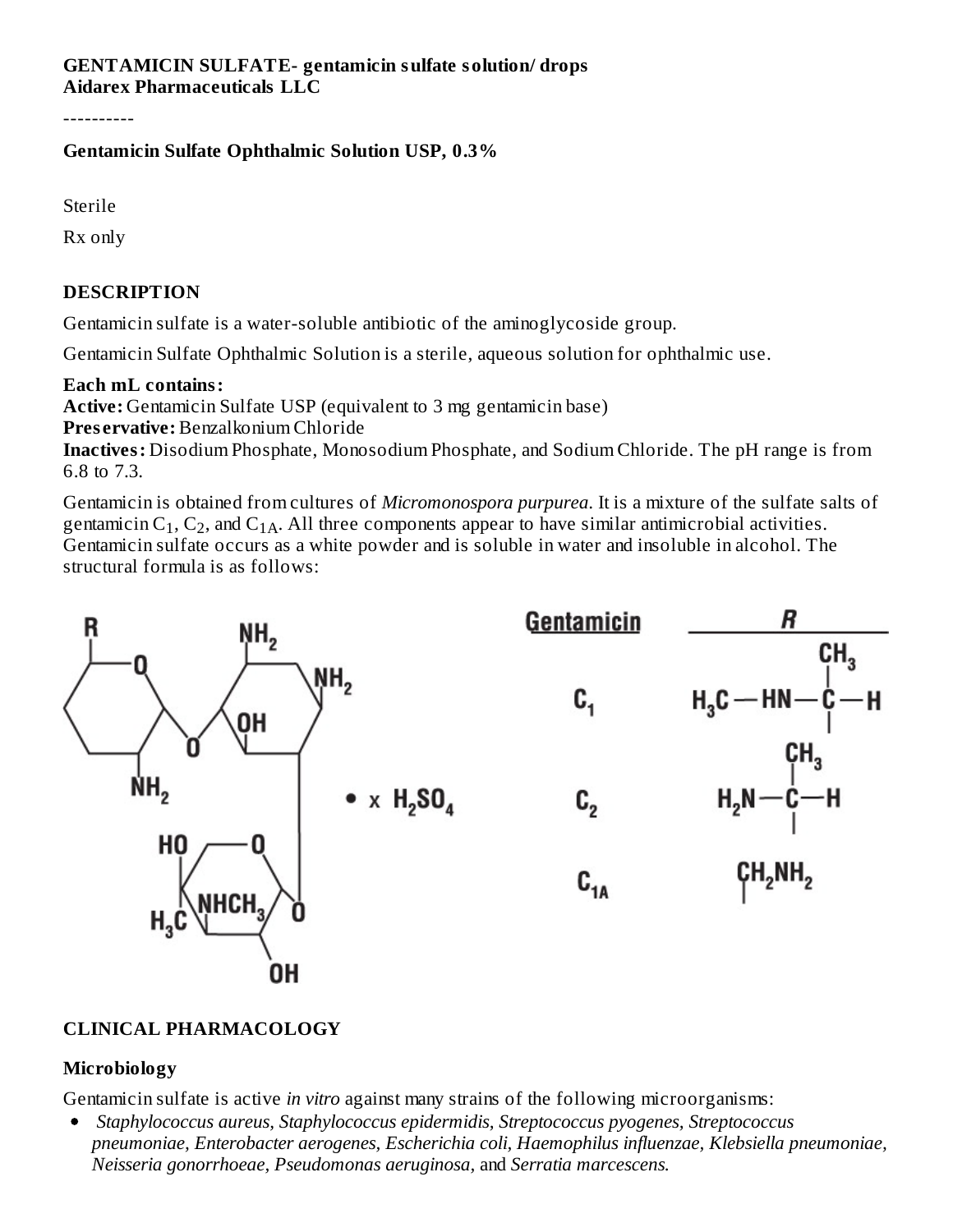# **INDICATIONS AND USAGE**

Gentamicin Sulfate Sterile Ophthalmic Solution is indicated in the topical treatment of ocular bacterial infections, including conjunctivitis, keratitis, keratoconjunctivitis, corneal ulcers, blepharitis, blepharoconjunctivitis, acute meibomianitis, and dacryocystitis caused by susceptible strains of the following microorganisms:

 $\bullet$ *Staphylococcus aureus, Staphylococcus epidermidis, Streptococcus pyogenes, Streptococcus pneumoniae, Enterobacter aerogenes, Escherichia coli, Haemophilus influenzae, Klebsiella pneumoniae, Neisseria gonorrhoeae, Pseudomonas aeruginosa,* and *Serratia marcescens.*

# **CONTRAINDICATIONS**

Gentamicin Sulfate Sterile Ophthalmic Solution is contraindicated in patients with known hypersensitivity to any of the components.

## **WARNINGS**

NOT FOR INJECTION INTO THE EYE. Gentamicin Sulfate Ophthalmic Solution is not for injection. It should never be injected subconjunctivally, nor should it be directly introduced into the anterior chamber of the eye.

#### **PRECAUTIONS**

#### **General**

Prolonged use of topical antibiotics may give rise to overgrowth of nonsusceptible organisms including fungi. Bacterial resistance to gentamicin may also develop. If purulent discharge, inflammation or pain becomes aggravated, the patient should discontinue use of the medication and consult a physician.

If irritation or hypersensitivity to any component of the drug develops, the patient should discontinue use of this preparation and appropriate therapy should be instituted.

#### **Information for patients**

To avoid contamination, do not touch tip of container to the eye, eyelid or any surface.

#### **Carcinogenesis, Mutagenesis, Impairment of Fertility**

There are no published carcinogenicity or impairment of fertility studies on gentamicin. Aminoglycoside antibiotics have been found to be non mutagenic.

#### **Pregnancy**

Pregnancy Category C

Gentamicin has been shown to depress body weights, kidney weights and median glomerular counts in newborn rats when administered systemically to pregnant rats in daily doses approximately 500 times the maximum recommended ophthalmic human dose. There are no adequate and well-controlled studies in pregnant women. Gentamicin should be used during pregnancy only if the potential benefit justifies the potential risk to the fetus.

#### **Pediatric Us e**

Safety and effectiveness in neonates have not been established.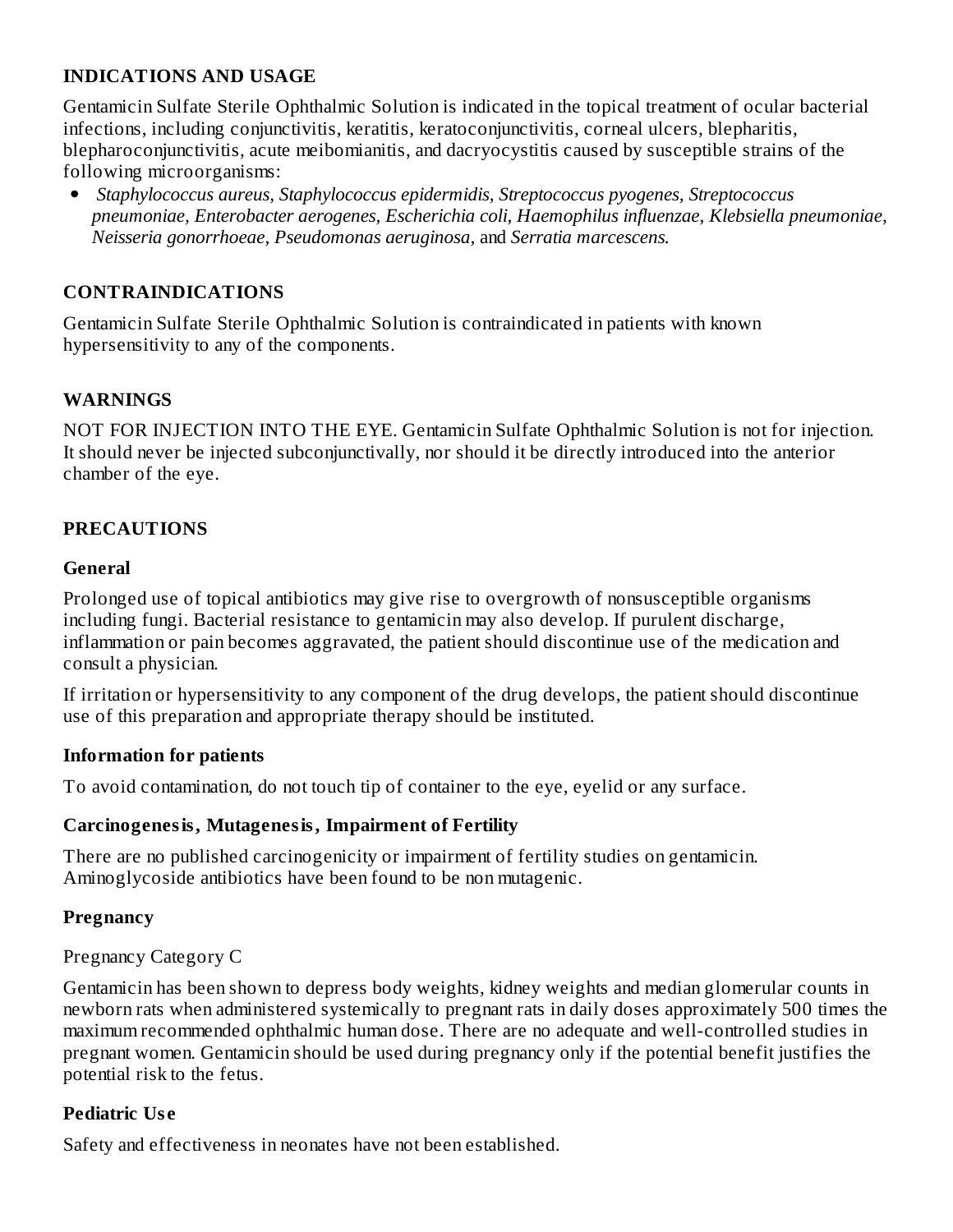# **ADVERSE REACTIONS**

Bacterial and fungal corneal ulcers have developed during treatment with gentamicin ophthalmic preparations.

The most frequently reported adverse reactions are ocular burning and irritation upon drug instillation, non-specific conjunctivitis, conjunctival epithelial defects and conjunctival hyperemia.

Other adverse reactions which have occurred rarely are allergic reactions, thrombocytopenic purpura and hallucinations.

## **DOSAGE AND ADMINISTRATION**

Gentamicin Sulfate sterile ophthalmic solution; Instill one or two drops into the affected eye(s) every four hours. In severe infections, dosage may be increased to as much as two drops once every hour.

## **HOW SUPPLIED**

Gentamicin Sulfate ophthalmic solution - Sterile, 5-mL plastic dropper bottle, box of one.

5 MILLILITER in a BOTTLE, DROPPER/1 BOTTLE in a CARTON (53217-229-01)

**STORAGE:** Store at 20° to 25°C (68° to 77°F) [see USP Controlled Room Temperature].

Avoid exposure to excessive heat.

Repackaged By:

Aidarex Pharmaceuticals, LLC

Corona, CA 92880

# **PRINCIPAL DISPLAY PANEL**

|                 |                                                             | <b>GENTAMICIN SULF, USP</b><br>EACH MILGRAM CONTAINS THE FOLLOWING<br><b>ACTIVE INGREDIENTS:</b>                                            | GENTAMICIN SULF, USP<br>LOT:<br>EX:<br>NDC: 53217-0229-01 0.3%<br>RX 1002030579 5ML          | E<br><b>INHIN</b><br>, неке |
|-----------------|-------------------------------------------------------------|---------------------------------------------------------------------------------------------------------------------------------------------|----------------------------------------------------------------------------------------------|-----------------------------|
| <b>NATHRAIN</b> | 0.3%<br>5ML                                                 | 002030579<br>GENTAMICIN SULFATE, USP<br>EQUIVALENT TO GENTAMICIN<br><b>BASE 3MG</b><br>(BENZALKONIUM CHLORIDE AS A<br>PRESERVATIVE STERILE) | GENTAMICIN SULF, USP<br>LOT:<br>EX:<br>NDC: 53217-0229-01 0.3%<br>RX 1002030579<br>5ML       |                             |
|                 | <b>GENERIC FOR: GARAMYCIN</b><br>NDC: 53217-0229-01<br>LOT: | <b>OPHT. SOLUTION</b><br>APPLY<br><b>TIMES DAILY</b>                                                                                        | INS 17478-0283-10<br>GENTAMICIN SULF, USP<br>NDC: 53217-0229-01 0.3%<br>RX 1002030579 5ML    |                             |
|                 | Packaged By:                                                | APLIQUE VECES AL DIA<br>MFG: AKORN INC. LAKE FOREST, IL 60045<br>INS 17478-0283-10                                                          | INS 17478-0283-10<br>GENTAMICIN SULF, USP<br>NDC: 53217-0229-01 0.3%<br>RX 1002030579<br>5ML | <b>HERE</b>                 |

**SPL Imag e**

# **GENTAMICIN SULFATE**

gentamicin sulfate solution/ drops

**Product Information**